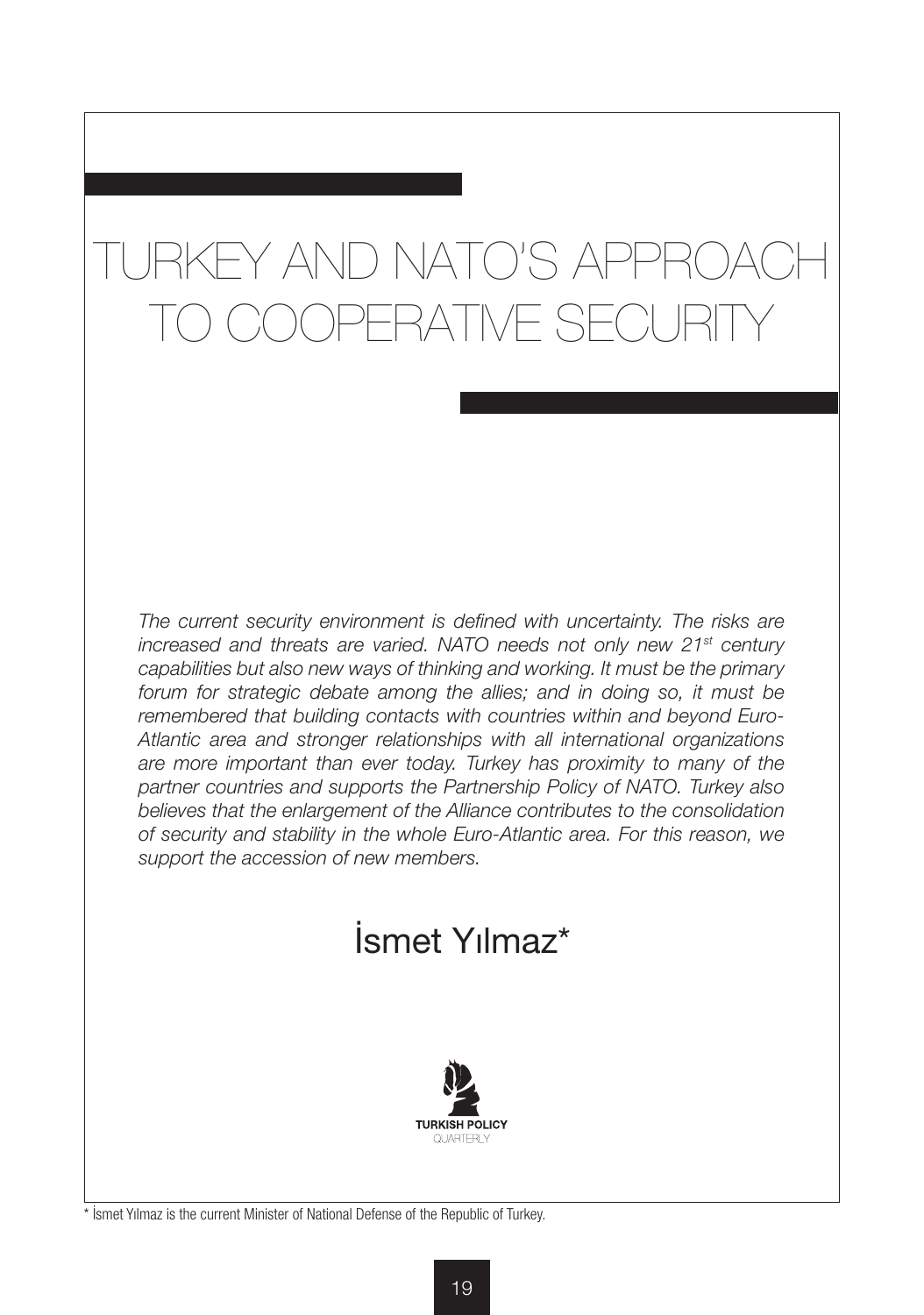urkey has been a member of NATO since 1952. There has been much change since that time. Through this change, Turkey has and will continue to contribute to international peace and security. As the Republic of Turkey, we pursue a multidimensional foreign and defense policy, having strong ties with our friends, allies, and partners in the

world.

NATO is an important enabler of the security and defense policy of Turkey. Having the longest borders with the Warsaw Pact, Turkey contributed to the security of the Alliance and Western Europe during the Cold War. It also helped reduce the tension between eastern and western blocks with its policies in this period. In the post-Cold War era, it made significant contributions to NATO operations and supported the process of transformation.

As confirmed in the new Strategic Concept, reform is a continuous process. The current security environment is defined with uncertainty. The risks are increased and threats are varied. At the same time, the means used to respond to the threats have also become diverse and complicated. Ideas such as "common security," "shaping the strategic environment," and "preventing crises" have replaced the principle of "defending the country." Because of the multitude of uncertainties and complexities, NATO Allies agreed on a strategic flexibility in countering the new threats.

The concept of "security" has also changed fairly. The School of Copenhagen considered the concept of "security" as having five dimensions; namely military, political, economical, social, and ecological security. Economical crises, global warming, nuclear incidents, water scarcity, natural disasters, organized crime, diseases and inequality are included in today's security concept. The broadening of the scope of these concepts, which are generally referred to as 'securitization,' caused the missions of NATO and other military forces to be broadened as well.

According to the new understanding, both security and insecurity cross the borders of states easily, meaning unrest in any corner of the world is felt in other corners of the world. Furthermore, no nation or organization is able to face the new threats alone. For this reason, "cooperative security" gained importance and the content of the term "security" began to mean "security for everyone," as opposed to "security for one nation/one organization."

International society has realized that actors who seem at odds with each other may find common interests, and former enemies may one day end up working together; and, therefore, one should interact and work in coordination with all actors, pro or contra. This is a shift of paradigm. NATO is on its way to being the first model of this new understanding among security and defense organizations.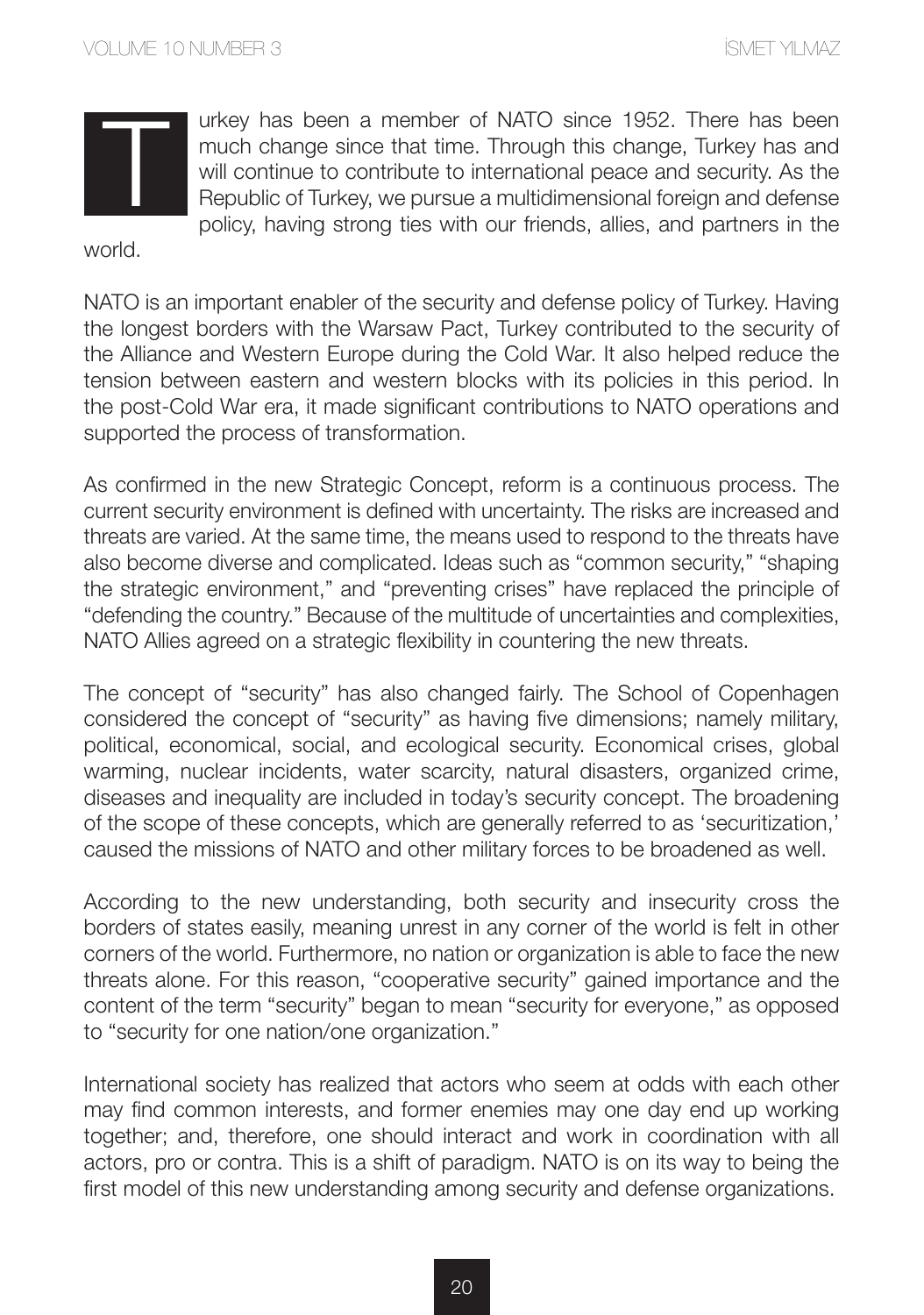With increased awareness of this reality, NATO has given more importance to its partnerships under the new Strategic Concept, and renewed its Partnership Policy after the Lisbon Summit. The new policy is a more flexible and more effective one. No doubt, the partners have different requirements and different expectations to be met. Because of this difference, areas of practical cooperation are being specified.

As a consequence of the new understanding presented in the new Strategic Concept, it is strongly implied that the promotion of Euro-Atlantic security can be best assured through a wide network of partner relationships among like-minded countries and organizations around the globe. Furthermore, there is an intention to further develop the Mediterranean Dialogue and to strengthen the cooperation in the Istanbul Cooperation Initiative. Partnership for Peace (PfP) nations will certainly have their place in NATO forum as much as they contribute to NATO operations.

The Mediterranean Dialogue and the Istanbul Cooperation Initiative are partnerships demanding, both from NATO and the partner countries, serious effort

to overcome the perception of "other". The same expectation also applies to the partnerships with Iraq, Afghanistan, and Pakistan. It is important for these partnerships to function effectively for global security and stability; and, participation of new members to them would be beneficial and welcomed.

Turkey is an ally who has been supporting the Partnership Policy of NATO from the outset due to its central location and its proximity to many of

*''Ideas such as 'common security,' 'shaping the strategic environment,' and 'preventing crises' have replaced the principle of 'defending the country'.''*

the partner countries. Some principles we attach importance to in this context are inclusiveness, flexibility, and transparency. Additionally, Turkey believes that the enlargement of the Alliance contributes to the consolidation of security and stability in the whole Euro-Atlantic area. For this reason, we support the accession of new members.

Turkey has succeeded to become a country of stability at the center of instable regions. Due to its democracy, growing economy, and active foreign policy, it has become a prominent and pioneer country in its region. Turkey assumes the role of a natural bridge between north and south, west and east, among Europe, Asia, Africa and Middle East, embracing all of these cultures. To this end, mediation activities are a natural task for us.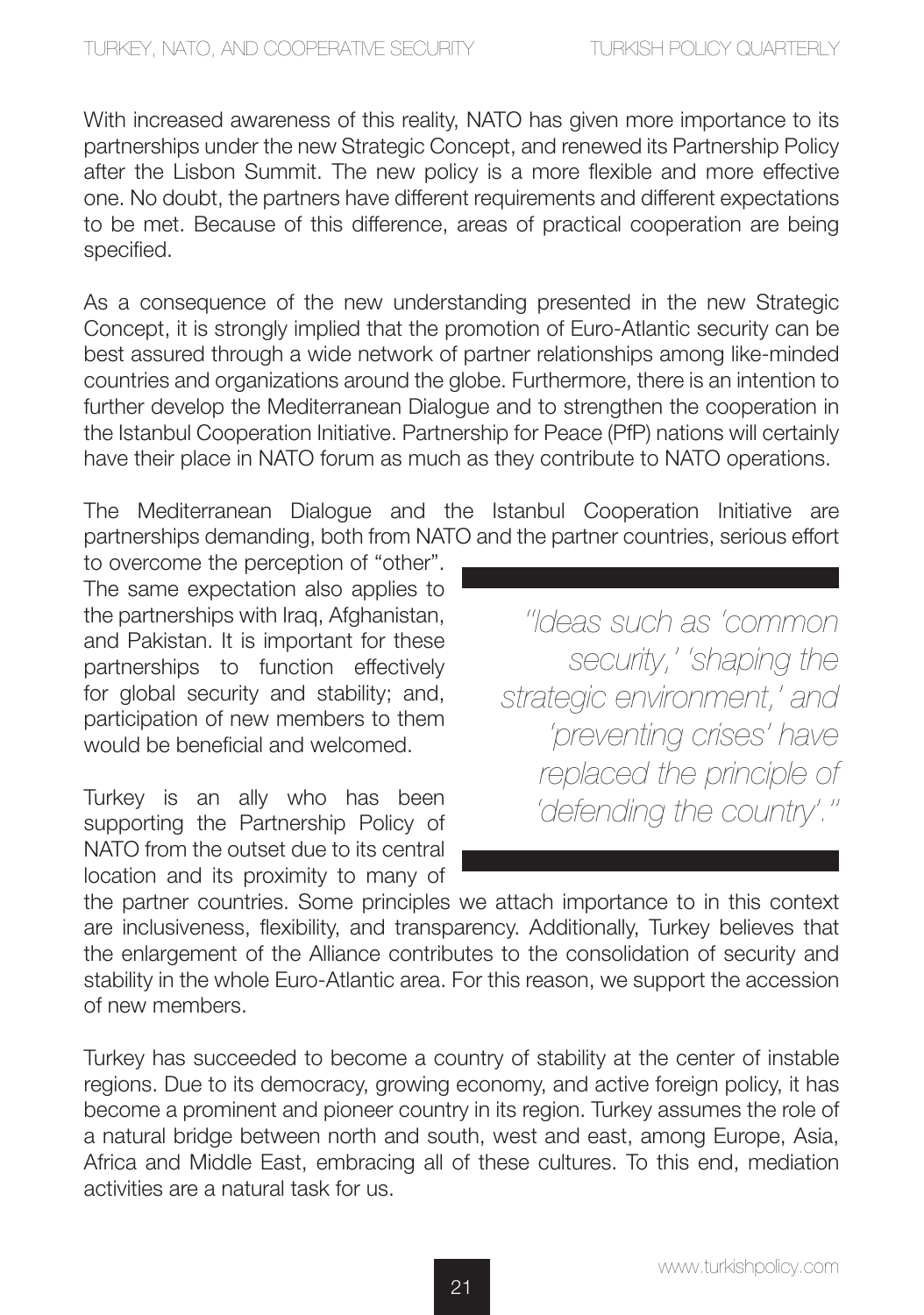Since the end of the Cold War era, the developments in the Balkans, Mediterranean Basin, Caucasus, Central Asia and the Middle East, which could be considered the most sensitive regions of the world, have brought a new dimension to Turkey's role. There is no doubt that the developments in this geography play a specific role for global peace and security.

Due to its strong economical and cultural ties with the Middle East and due to the effect of Turkey's regional aspirations on its domestic and foreign policy, Turkey can not ignore developments in this region. Taking account of this context, Turkey gives priority to the solution of the problems in the Middle East through dialogue and consensus. We aim to make coordination and cooperation the dominating principles for code of conduct. We believe that the destiny of the region should be determined by the countries of the region and regional problems should be solved through the establishment of an inclusive and long lasting dynamic of peace.

Current developments in Middle East and North Africa once again highlighted that change and transformation are inevitable in these regions. We observe that the

*"...Turkey believes that the enlargement of the Alliance contributes to the consolidation of security and stability in the whole Euro-Atlantic area."*

most significant reasons for this wave of transformation in Tunisia, Egypt, Algeria, Libya and Syria, which affected the whole Middle East and North Africa, is poverty, unemployment, and policies of pressure forced on societies by nondemocratic regimes. Unless change and transformation towards democracy are achieved in an orderly manner, chaos and radicalization will inevitably follow. That is why Turkey is continuing to monitor the developments, play its part, and cooperate with other partners.

The situation in Libya is an example: the operation in Libya was initiated by Coalition Forces on 19 March 2011 and taken over by NATO on 27 March 2011. It has three dimensions: arms embargo, No-Fly Zone, and the protection of civilians. The forces allocated by Turkey to the Operation Unified Protector came under NATO's operational control on 29 March 2011 and they are being assigned to duty solely under the framework of the arms embargo.

Besides military contributions, Turkey supports the transportation of humanitarian aid. For example, it contributed to the evacuation of civilians and treatment of injured people significantly.